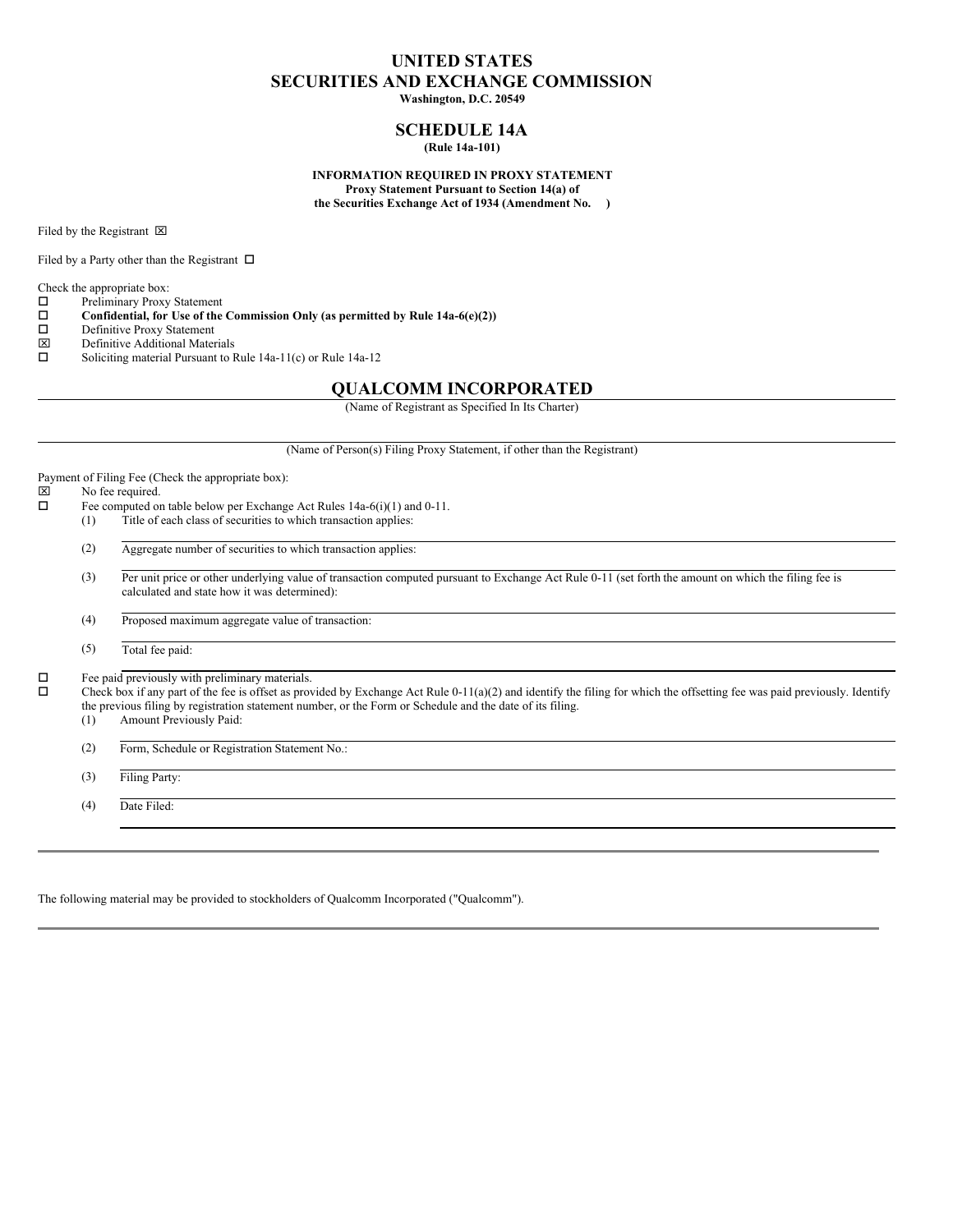# Qualcomm Stockholders

Time is short. Vote TODAY to protect the value of your investment.



## Qualcomm's Annual Meeting is less than one week away.



Vote the WHITE proxy card TODAY online or by phone to ensure your voice is heard. Throw away any Blue proxy card you receive from Broadcom.

Qualcomm's Board of Directors is committed to evaluating ALL opportunities to maximize value for stockholders-whether through continued execution of our growth strategy or by selling the Company. To that end, we are open to constructively engaging with Broadcom and will continue to act in your best interests.

## Don't Let Broadcom Threaten the Value of Your Investment



Proxy advisory firm ISS did not recommend that Qualcomm stockholders turn over control of the Qualcomm Board to Broadcom's nominees

## Your Vote is Very Important, No Matter How Many Shares You Own

 $\blacktriangledown$ Support your Board by voting the WHITE proxy card TODAY-FOR ALL 11 Qualcomm directors. These highly qualified directors deserve to be re-elected.

Simply vote now, online or by phone, using the WHITE proxy card